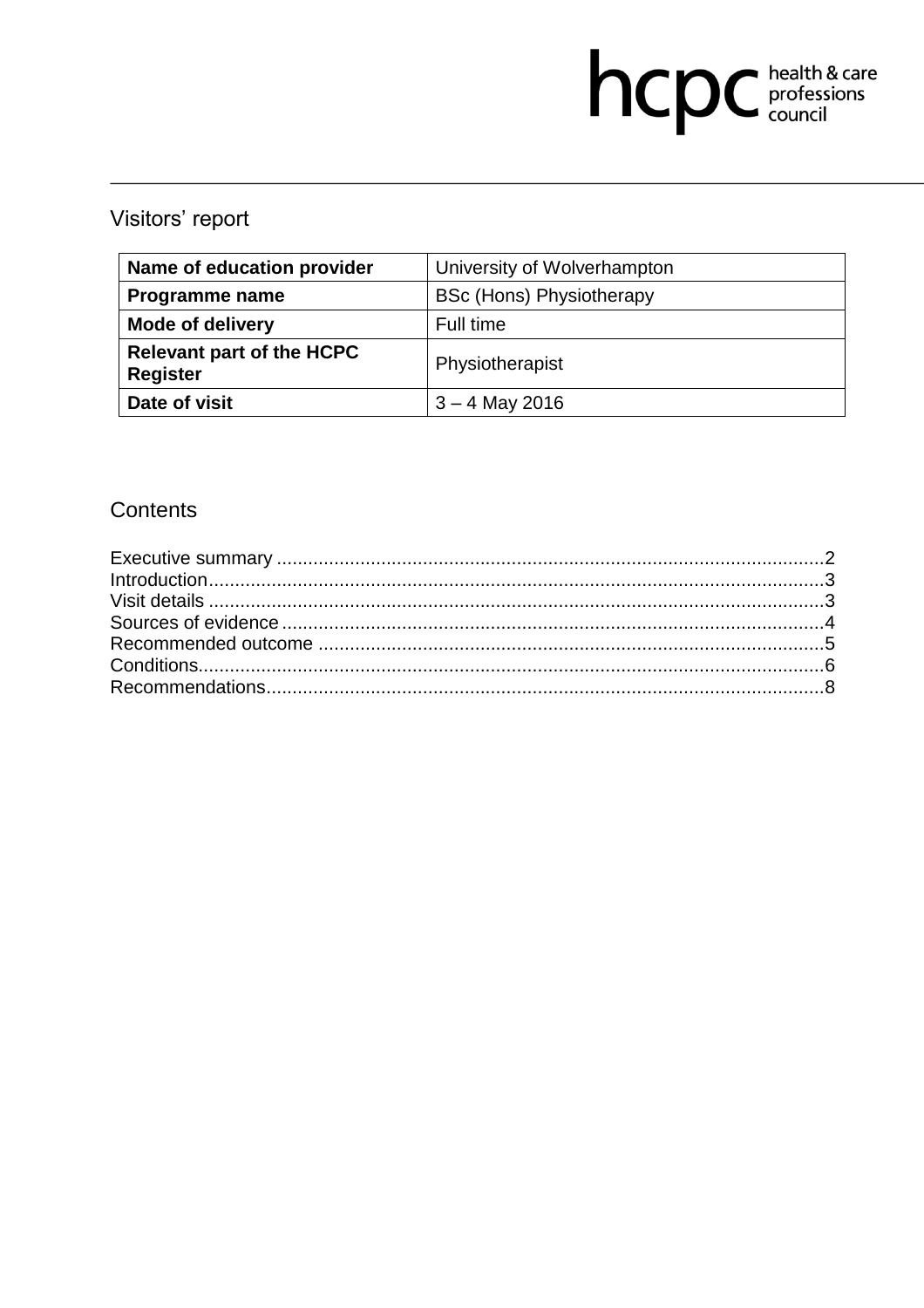#### Executive summary

The Health and Care Professions Council (HCPC) approve educational programmes in the UK which health and care professionals must complete before they can apply to be registered with us. We are a statutory regulator and our main aim is to protect the public. We currently regulate 16 professions. All of these professions have at least one professional title which is protected by law. This means that anyone using the title 'physiotherapist' must be registered with us. The HCPC keep a register of health and care professionals who meet our standards for their training, professional skills, behaviour and health.

The visitors' report which follows outlines the recommended outcome made by the visitors on the approval of the programme. This recommended outcome was accepted by the Education and Training Committee (Committee) on 8 December 2016. At the Committee meeting on 8 December 2016, the programme was approved. This means that the education provider has met the condition(s) outlined in this report and that the programme meets our standards of education and training (SETs) and ensures that those who complete it meet our standards of proficiency (SOPs) for their part of the Register. The programme is now granted open ended approval, subject to satisfactory monitoring.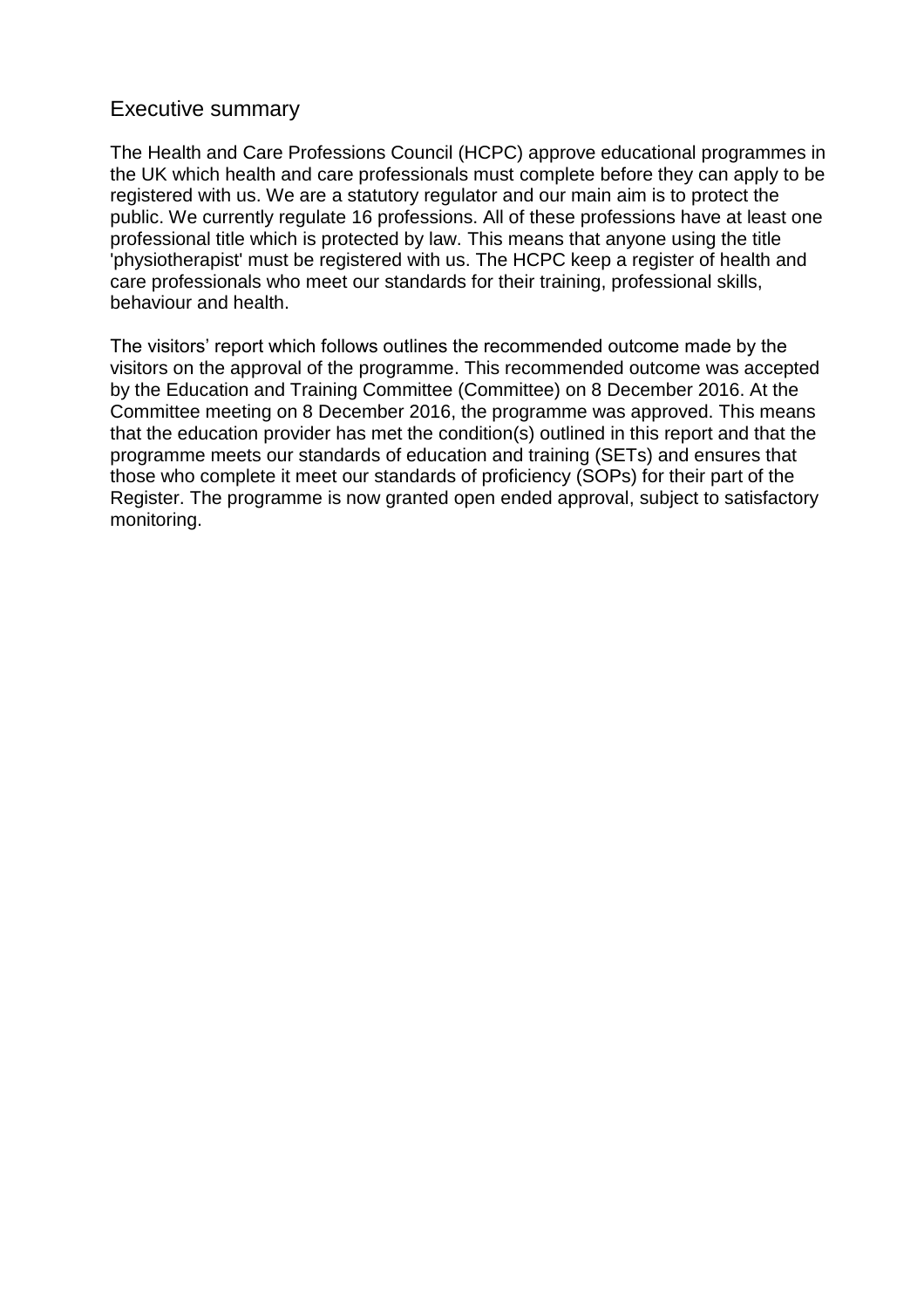## **Introduction**

The HCPC visited the programme at the education provider as it was a new programme which was seeking HCPC approval for the first time. This visit assessed the programme against the standards of education and training (SETs) and considered whether those who complete the programme meet the standards of proficiency (SOPs) for their part of the Register.

This visit was part of a joint event. The education provider reviewed the programme and the professional body considered their accreditation of the programme. The education provider, the professional body and the HCPC formed a joint panel, with an independent chair and secretary, supplied by the education provider. Whilst the joint panel participated in collaborative scrutiny of the programme and dialogue throughout the visit; this report covers the HCPC's recommendations on the programme only. As an independent regulatory body, the HCPC's recommended outcome is independent and impartial and based solely on the HCPC's standards. A separate report, produced by the education provider and the professional body, outlines their decisions on the programme's status.

| Name and role of HCPC visitors               | Pamela Bagley (Physiotherapist)<br>Kathryn Heathcote (Physiotherapist)<br>Nicholas Drey (Lay visitor)                                                                                        |
|----------------------------------------------|----------------------------------------------------------------------------------------------------------------------------------------------------------------------------------------------|
| HCPC executive officer (in attendance)       | <b>Hollie Latham</b>                                                                                                                                                                         |
| Proposed student numbers                     | 30 per cohort, 1 cohort per year                                                                                                                                                             |
| Proposed start date of programme<br>approval | 1 September 2017                                                                                                                                                                             |
| Chair                                        | Alan Hindle (University of Wolverhampton)                                                                                                                                                    |
| Secretary                                    | Rebecca Bates (University of<br>Wolverhampton)                                                                                                                                               |
| Members of the joint panel                   | Will Varnam (Internal panel member)<br>Cathy Shaw (Internal panel member)<br>Nina Patterson (Chartered Society of<br>Physiotherapy)<br>Fiona Roberts (Chartered Society of<br>Physiotherapy) |

# Visit details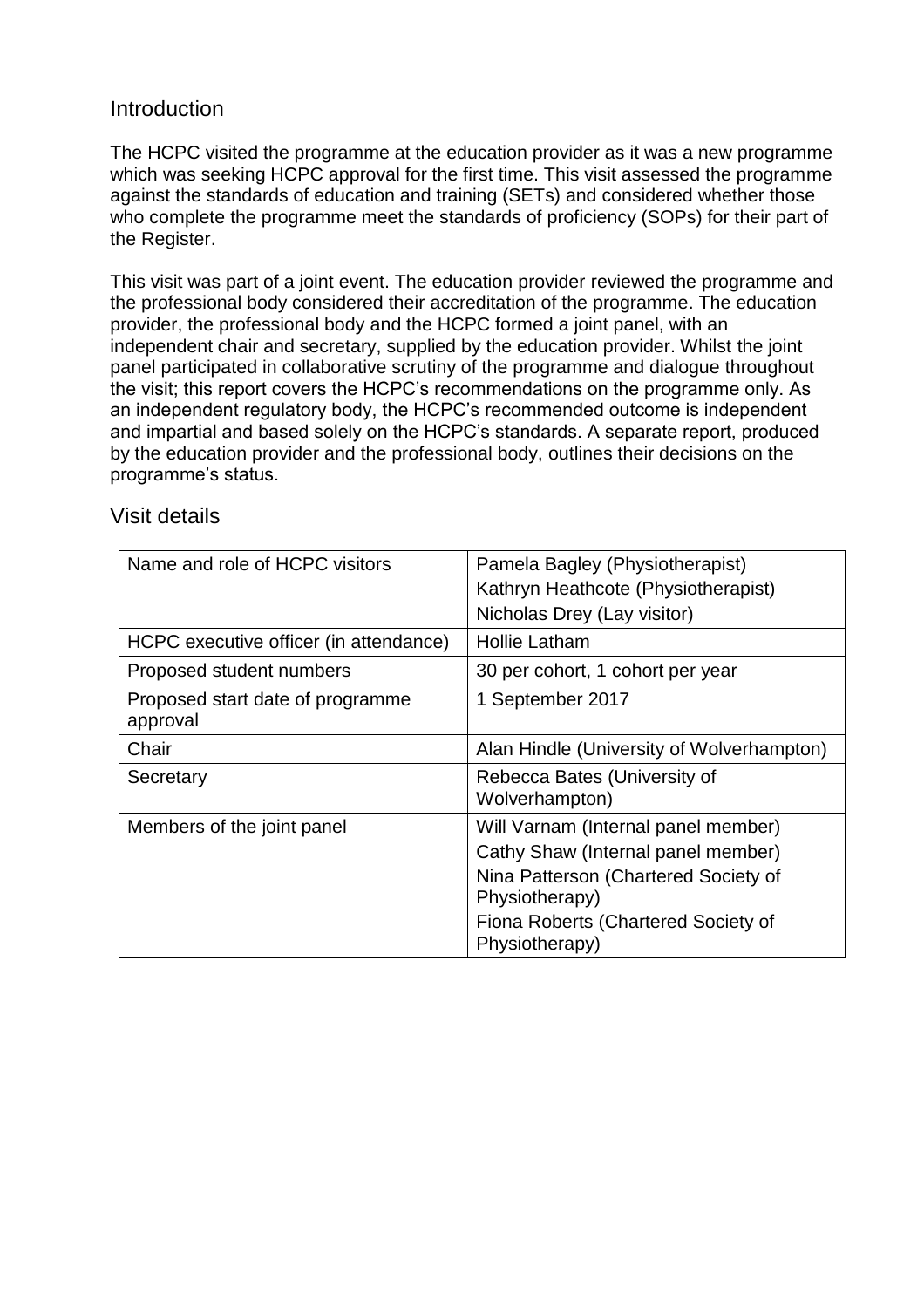# Sources of evidence

Prior to the visit the HCPC reviewed the documentation detailed below, sent by the education provider:

|                                                                                       | Yes | No | N/A |
|---------------------------------------------------------------------------------------|-----|----|-----|
| Programme specification                                                               |     |    |     |
| Descriptions of the modules                                                           |     |    |     |
| Mapping document providing evidence of how the<br>education provider has met the SETs |     |    |     |
| Mapping document providing evidence of how the<br>education provider has met the SOPs |     |    |     |
| Practice placement handbook                                                           |     |    |     |
| Student handbook                                                                      |     |    |     |
| Curriculum vitae for relevant staff                                                   |     |    |     |
| External examiners' reports from the last two years                                   |     |    |     |

The HCPC did not review external examiners' reports from the last two years prior to the visit as there is currently no external examiner as the programme is new.

During the visit the HCPC saw the following groups or facilities:

|                                                                                                  | Yes | No. | N/A |
|--------------------------------------------------------------------------------------------------|-----|-----|-----|
| Senior managers of the education provider with<br>responsibility for resources for the programme |     |     |     |
| Programme team                                                                                   |     |     |     |
| Placements providers and educators / mentors                                                     |     |     |     |
| <b>Students</b>                                                                                  |     |     |     |
| Service users and carers                                                                         |     |     |     |
| Learning resources                                                                               |     |     |     |
| Specialist teaching accommodation<br>(eg specialist laboratories and teaching rooms)             |     |     |     |

The HCPC met with students from the BNurs (Hons) Adult Nursing, BSc (Hons) Sport and Exercise Science and the Extended / Supplementary Non-Medical Prescribing (V300) as the programme seeking approval currently does not have any students enrolled on it.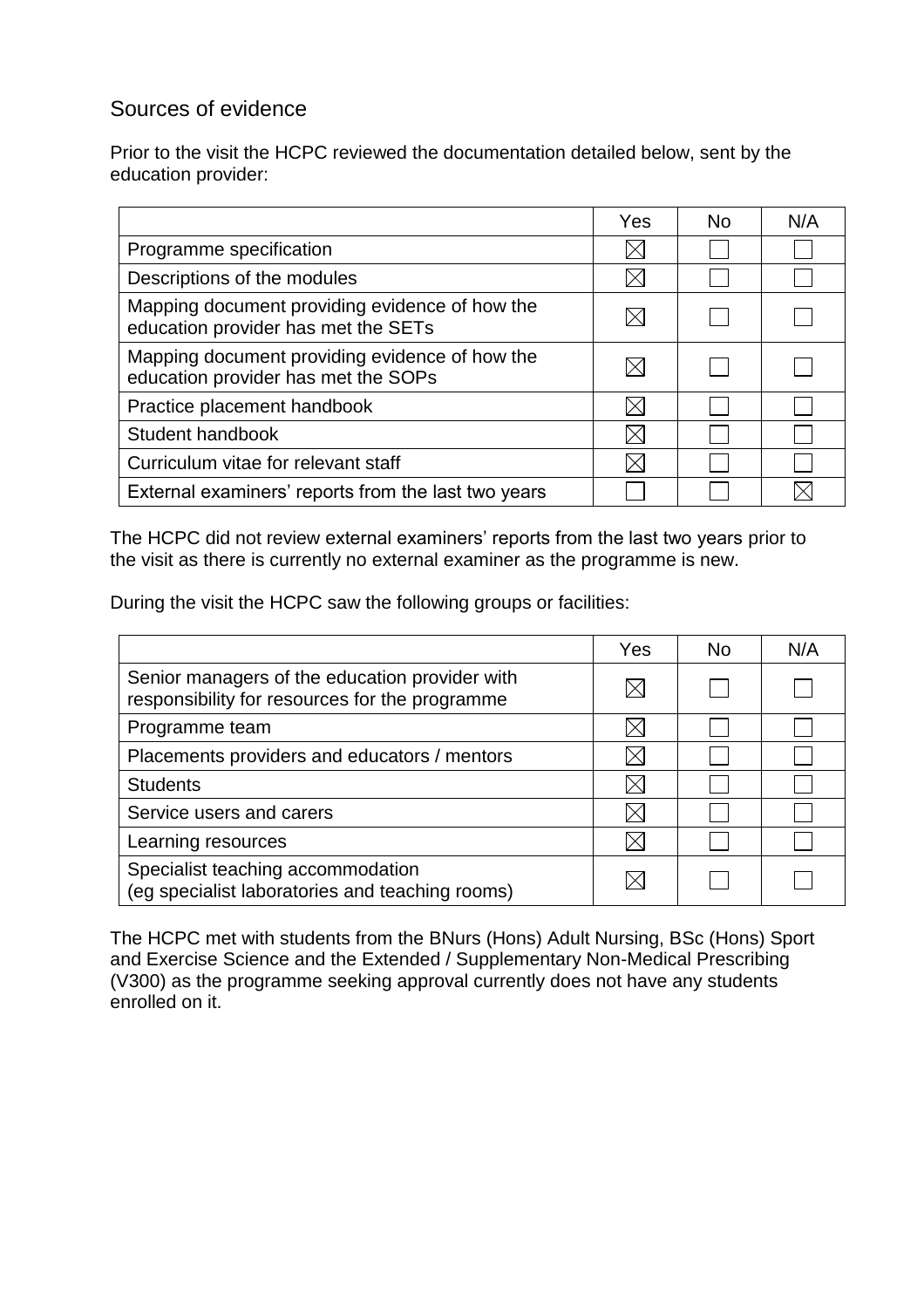#### Recommended outcome

To recommend a programme for approval, the visitors must be satisfied that the programme meets all of the standards of education and training (SETs) and that those who complete the programme meet our standards of proficiency (SOPs) for the relevant part of the Register.

The visitors agreed to recommend to the Education and Training Committee that a number of conditions are set on the programme, all of which must be met before the programme can be approved.

The visitors agreed that 54 of the SETs have been met and that conditions should be set on the remaining four SETs.

Conditions are requirements that the education provider must meet before the programme can be approved. Conditions are set when certain standards of education and training have not been met or there is insufficient evidence of the standard being met.

The visitors have also made a recommendation for the programme.

Recommendations are observations on the programme or education provider which do not need to be met before the programme can be approved. Recommendations are made to encourage further enhancements to the programme, normally when it is felt that the particular standard of education and training has been met at, or just above the threshold level.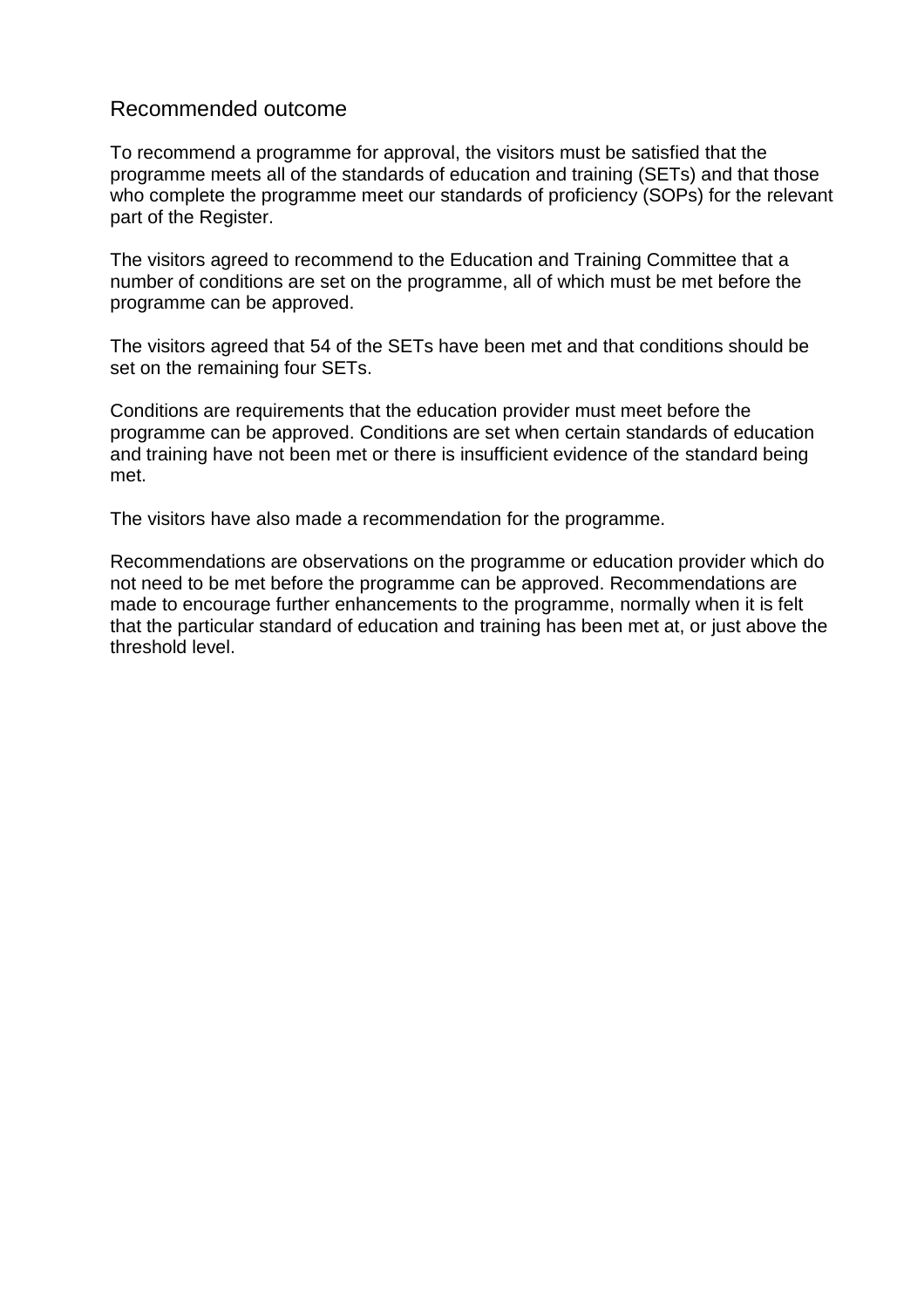# **Conditions**

#### **5.2 The number, duration and range of practice placements must be appropriate to support the delivery of the programme and the achievement of the learning outcomes.**

**Condition:** The education provider must demonstrate that an appropriate number and range of placements will be secured ready for the start date of this programme.

**Reason:** The programme team stated that they have not yet confirmed all placement settings due to the start date being so far in the future. The visitors understood, with the time frames involved, it would be difficult for the programme team to gain commitment from practice placement providers at this stage. However, the visitors were unable to see a clear plan of action for securing appropriate practice placements in time for the anticipated start date of this programme. For example, the visitors were not able to see how the education provider had considered the practice placements available against their intended student numbers. In addition to this, the visitors could not see which practice placement settings the education provider has or intends to work with to provide placements for this programme, and the timelines associated with this. From discussions at the visit, the visitors were satisfied that there is scope within the local area to provide an appropriate number and range of placements. However, without a clear action plan that outlines which placement settings the education provider intends to work with and the timelines associated with this, the visitors cannot be certain that this standard is met. The visitors therefore require documentation which outlines a clear and appropriate plan of action to ensure that there is an appropriate number and range of practice placements secured ready for the start date of this programme.

#### **6.1 The assessment strategy and design must ensure that the student who successfully completes the programme has met the standards of proficiency for their part of the Register.**

**Condition:** The education provider must provide assessment criteria for the different modes of assessment, specific to this programme, which demonstrate how the assessment strategy and design ensures that those who successfully complete the programme meet the standards of proficiency (SOPs) for physiotherapists.

**Reason:** The programme team stated that they have not yet completed the assessment criteria specific to this programme due to the start date being so far in the future. The visitors understood this, however, for them to be able to make a judgement on the assessment strategy and design being appropriate to ensure that those who successfully complete the programme have met the SOPs for physiotherapists, they need to see the assessment criteria that will be used to assess students work, specific to this programme. The visitors therefore require the education provide to provide assessment criteria, specific to this programme, which demonstrates how the assessment strategy and design ensures that those who successfully complete the programme meet the standards of proficiency (SOPs) for physiotherapists.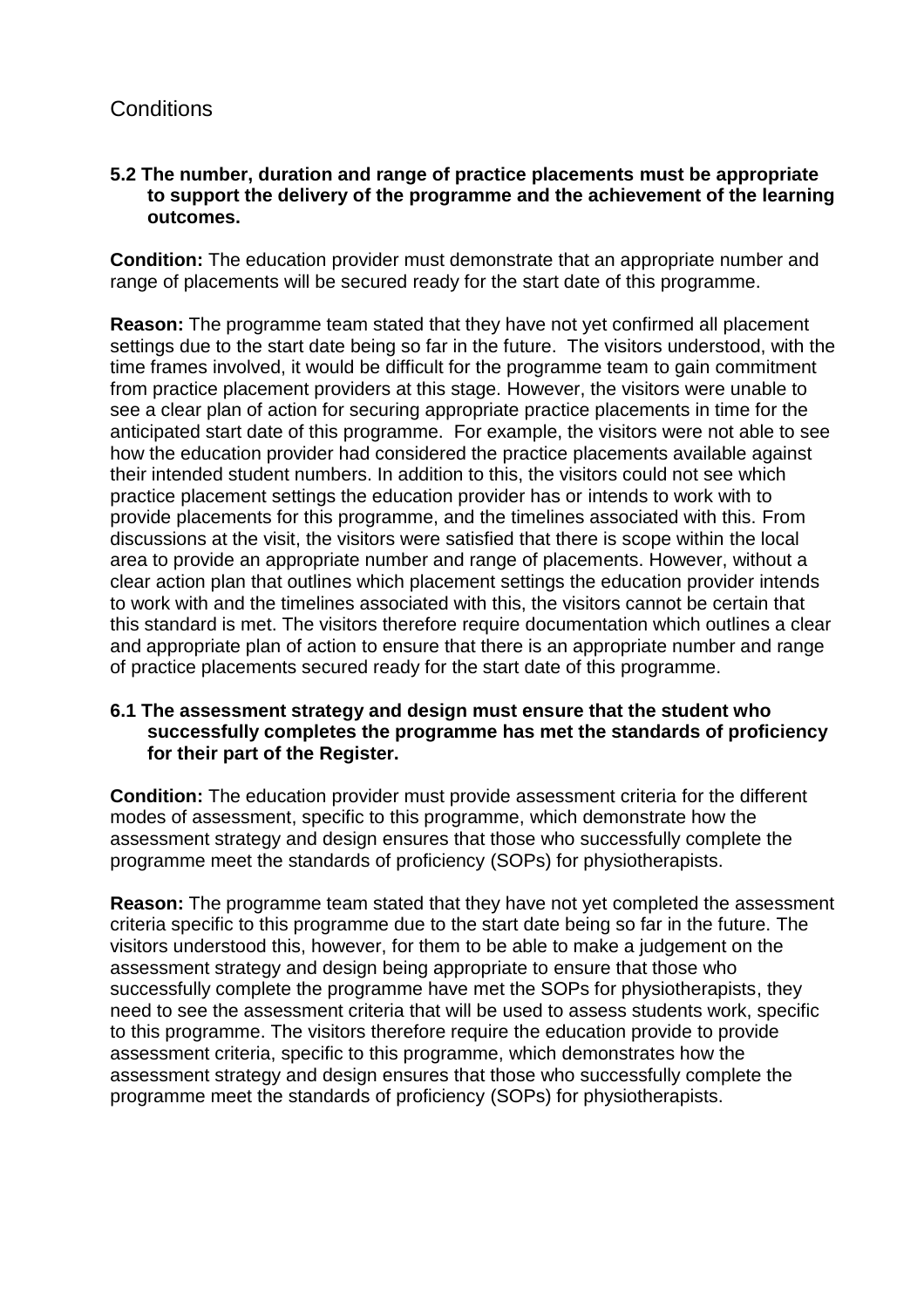#### **6.4 Assessment methods must be employed that measure the learning outcomes.**

**Condition:** The education provider must provide assessment criteria and clarity on assessment methods, specific to this programme, which demonstrate how assessment methods are employed that measure the learning outcomes.

**Reason:** The programme team stated that they have not yet completed the assessment criteria specific to this programme due to the start date being so far in the future. The visitors understood this, however, for them to be able to make a judgement on how assessment methods are employed that measure the learning outcomes, they need to see the assessment criteria that will be used to assess students work, specific to this programme. Specifically, the visitors were unable to see detail on the assessment methods that would be used for each module and how these are mapped to the learning outcomes. The visitors therefore require the education provider to provide assessment criteria, specific to this programme, which demonstrate how assessment methods are employed that measure the learning outcomes.

#### **6.5 The measurement of student performance must be objective and ensure fitness to practise.**

**Condition:** The education provider must provide assessment criteria and performance descriptors, specific to this programme, which demonstrate how the measurement of student performance is objective and ensures fitness to practise.

**Reason:** The programme team stated that they have not yet completed the assessment criteria or performance descriptors specific to this programme due to the start date being so far in the future. The visitors understood this, however, for them to be able to make a judgement on how the measurement of student performance is objective and ensures fitness to practise, they need to see the assessment criteria and performance descriptors that will be used to assess students work, specific to this programme. The visitors therefore require the education provider to provide assessment criteria and performance descriptors, specific to this programme, which demonstrate how assessment methods are employed that measure the learning outcomes.